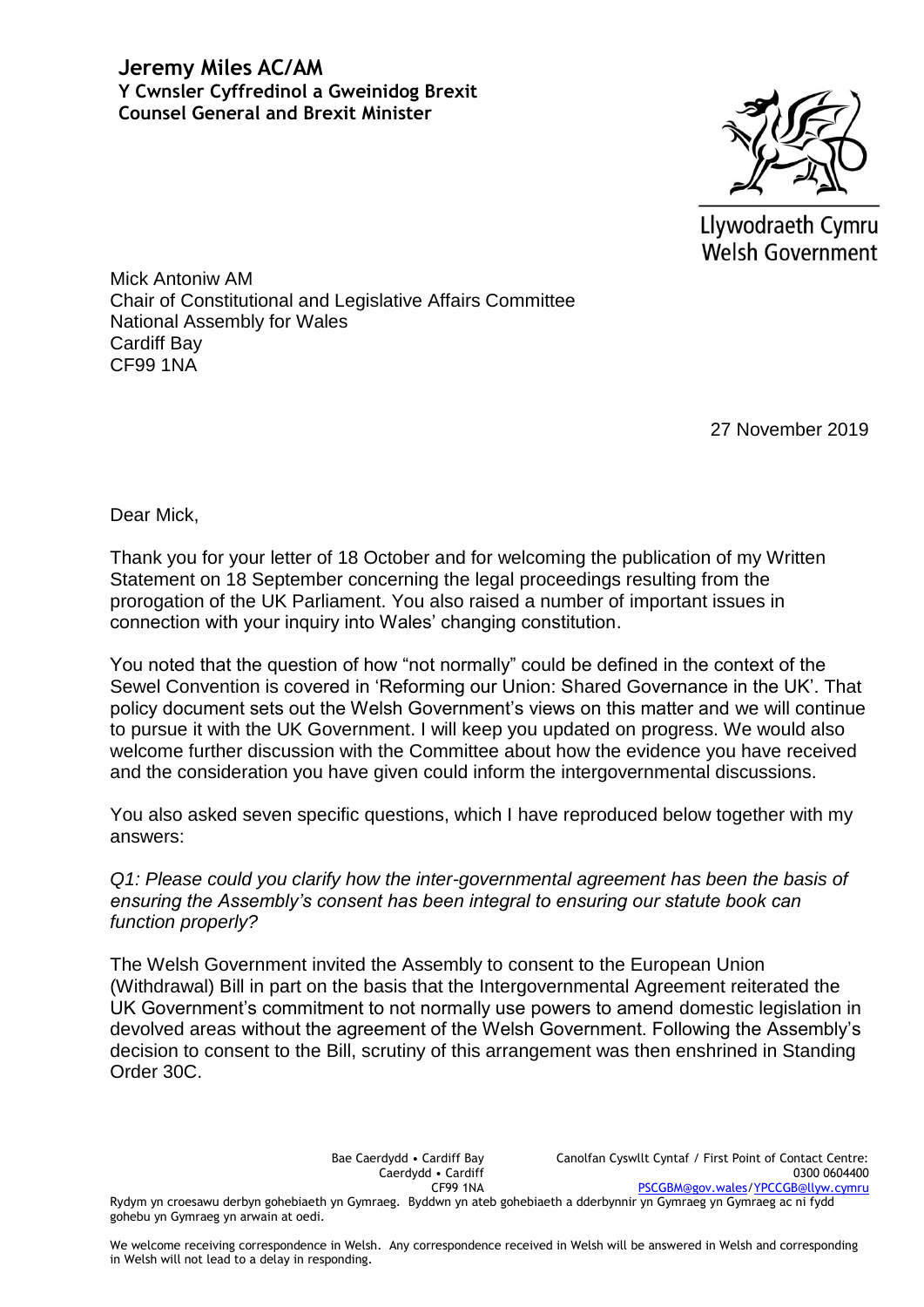Furthermore, the Intergovernmental Agreement, and the collaboration which flowed from it, have ensured that the UK Government has not brought forward regulations under section 12 of the European Union (Withdrawal) Act to restrict the Assembly's competence. In our view, this represents a significant achievement given that, as you will recall, the original Bill would have prevented the National Assembly from legislating in any of the space relating to devolved competence previously occupied by EU law.

*Q2. Why are intergovernmental agreements appropriate for dealing with primary legislation that is passed by legislatures?*

Intergovernmental agreements are a transparent way to set out the principles and mechanisms by which governments intend to work together to implement primary legislation passed by legislatures. They reflect the interconnectedness of the responsibilities of the governments of the UK and the shared role of those governments in the governance of the UK.

*Q3: In relation to the UK Agriculture Bill and our consideration of Welsh Government LCMs, the Cabinet Secretary for Energy, Planning and Rural Affairs explained that the Welsh Government had entered into an agreement with the UK Government. Our report on the second LCM, expressed concern at the approach adopted. In your view, should such agreements also be subject in the future to formal consent by the National Assembly?*

Intergovernmental agreements are by their nature, and should remain, the responsibility of the relevant executives, and should not be subject to consent by legislatures. The Welsh Government enters into a range of agreements, both legally binding and non-legally binding, and it would not be constitutionally appropriate given the separation of powers for the Assembly to consent to those, although of course Members can and do scrutinise them.

Where intergovernmental agreements are linked to primary legislation for which the Assembly's consent is sought, we would anticipate that consideration of the relevant intergovernmental agreement would be part of the Assembly's consideration. Furthermore, we would anticipate ongoing Assembly scrutiny of the operation of intergovernmental agreements under the mechanisms agreed in the inter-institutional agreement between the Assembly and the Welsh Government.

*Q4: What risks are associated with intergovernmental agreements given that they are not legally binding and how can the Welsh Government seek to protect the Welsh devolution settlement in the event of future, different governments overriding these agreements?*

The devolution settlement is not affected by the use of intergovernmental agreements, as they operate within the existing settlement.. We consider that the use of intergovernmental agreements maximises our influence over decision-making so that we can protect Welsh interests, for which we are held accountable by the Assembly.

*Q5: How sustainable are the use of intergovernmental agreements and common frameworks over the longer term? If non-legislative common frameworks can be overridden or discontinued by future, new governments, how is this an appropriate way forward? It would be helpful if you confirm that both legislative and non-legislative common frameworks are intended to be a long-term solution.*

Since 2017, successive UK governments have consistently committed to Common Frameworks and there has to date been no reluctance to continue to engage. The premise of Common Frameworks is the clear recognition of the benefits of intergovernmental working in areas of shared interest. They build on long-term official level relationships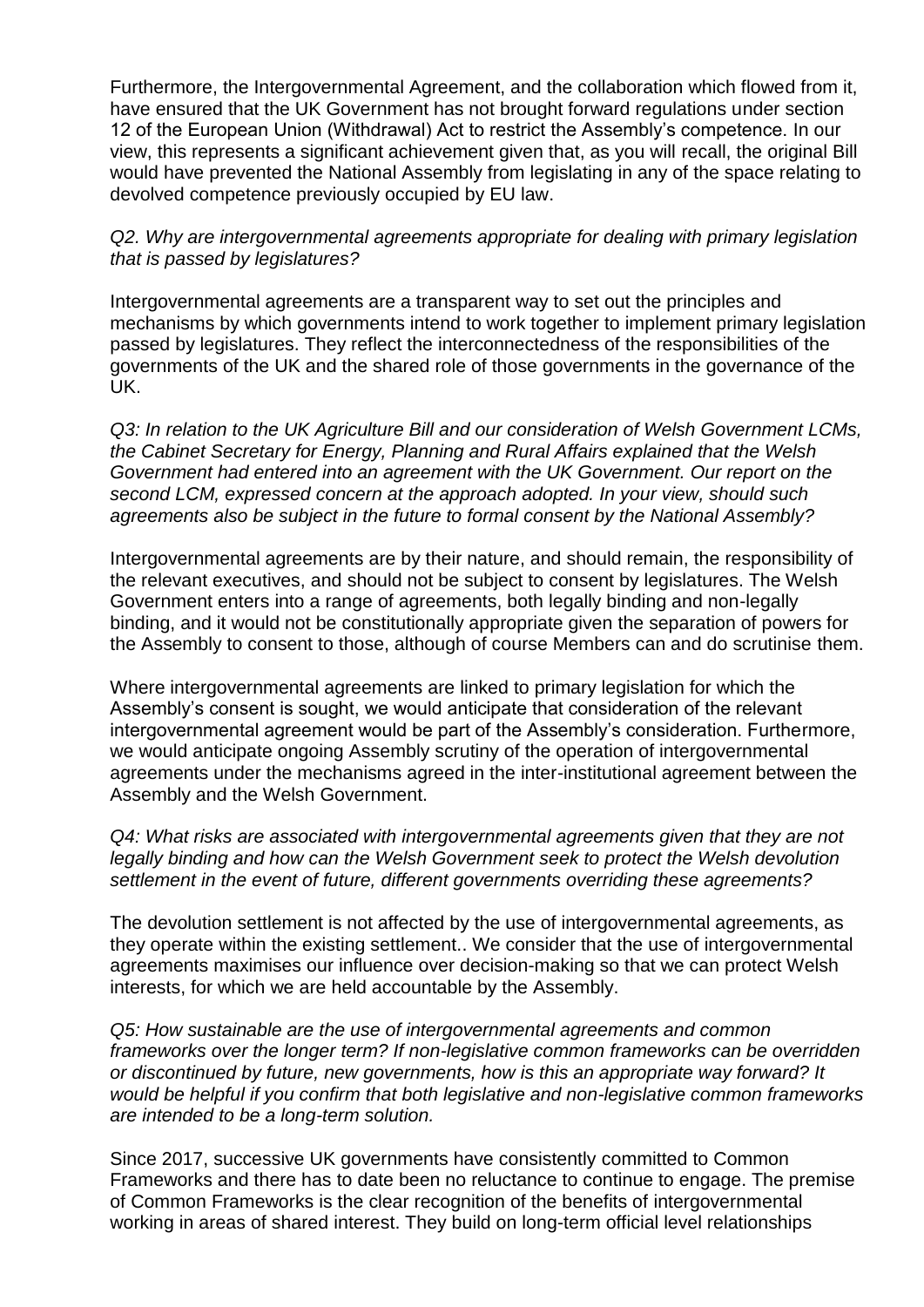across the UK that have been established since devolution, but formalise and clarify these in relation to the new responsibilities emerging in the context of the UK's decision to leave the EU. Both legislative and non-legislative frameworks and framework elements are important parts of this long-term relationship. Frameworks are intended to be a long-term commitment with explicit provision and mechanisms by which they can be reviewed and updated, and future legislatures and governments should be able to initiate a process of renegotiation. The provisions for review and assessment, and for monitoring procedures will enable them to evolve and adapt to developing policy landscapes.

## *Q6. How does the use of intergovernmental agreements and common frameworks impact on the complexity of the devolution settlement for citizens?*

Firstly it needs to be recognised that intergovernmental agreements and common frameworks of this kind are only intended to operate in a context where the UK has left the EU. Leaving the EU would of course increase the direct involvement of the Welsh Government and the Assembly in areas of law within devolved competence. In this context, intergovernmental agreements and common frameworks aim to provide clarity around the impact of the devolution settlement for citizens. Citizens receive a mix of devolved and nondevolved services in Wales, and in reality devolved responsibilities and non-devolved ones impact on each other. In this context, a clear, published and scrutinised approach to how the Welsh Government is working with the other governments of the UK on shared areas of interest which have an impact on citizens is a significant step forward. Intergovernmental agreements which use plain language, remove confusion and include mechanisms for avoiding disputes can help to simplify and demystify processes to aid citizens' understanding and engagement.

*Q7:There are at least 20 occasions in which the UK Government has amended primary legislation in devolved areas by using subordinate legislation powers under the EU (Withdrawal) Act 2018, this being done (almost always) with the agreement of the Welsh Government, but without the formal consent of the National Assembly.*

- *(i) We would be grateful for your views on the implications of this approach for any future reform of the Sewel Convention.*
- *(ii) How the approach adopted by the Welsh Government in not tabling appropriate statutory instrument consent motions is consistent with proposition 5 of Reforming our Union.*

As the First Minister explained in his letter to you of 23 August, although Standing Orders place no obligation on Ministers to table a motion in respect of a SICM, the Welsh Government has not changed our overall approach: in normal circumstances, it remains our intention to table motions for SICMs. However, in respect of Brexit-related SIs, there were practical issues of timing to consider.

The First Minister also explained that the context for the approach we took was the programme of corrections to the statute book, to make sure it continued to work after EU Exit. This was an unprecedented undertaking: the volume of correcting SIs coming our way, and the limiting timescales surrounding them, meant that our normal practice regarding the handling of SICMs was simply not a practical proposition. We developed a way of working which ensured that Brexit related SICMs would be dealt with in a timely manner, whilst also ensuring that they would be brought to the Assembly's attention. In deciding not to ourselves table SICMs in respect of these pieces of secondary legislation, we were very conscious that where any Member believed that a SICM should be debated by the Assembly, it would be open to them to table a motion.